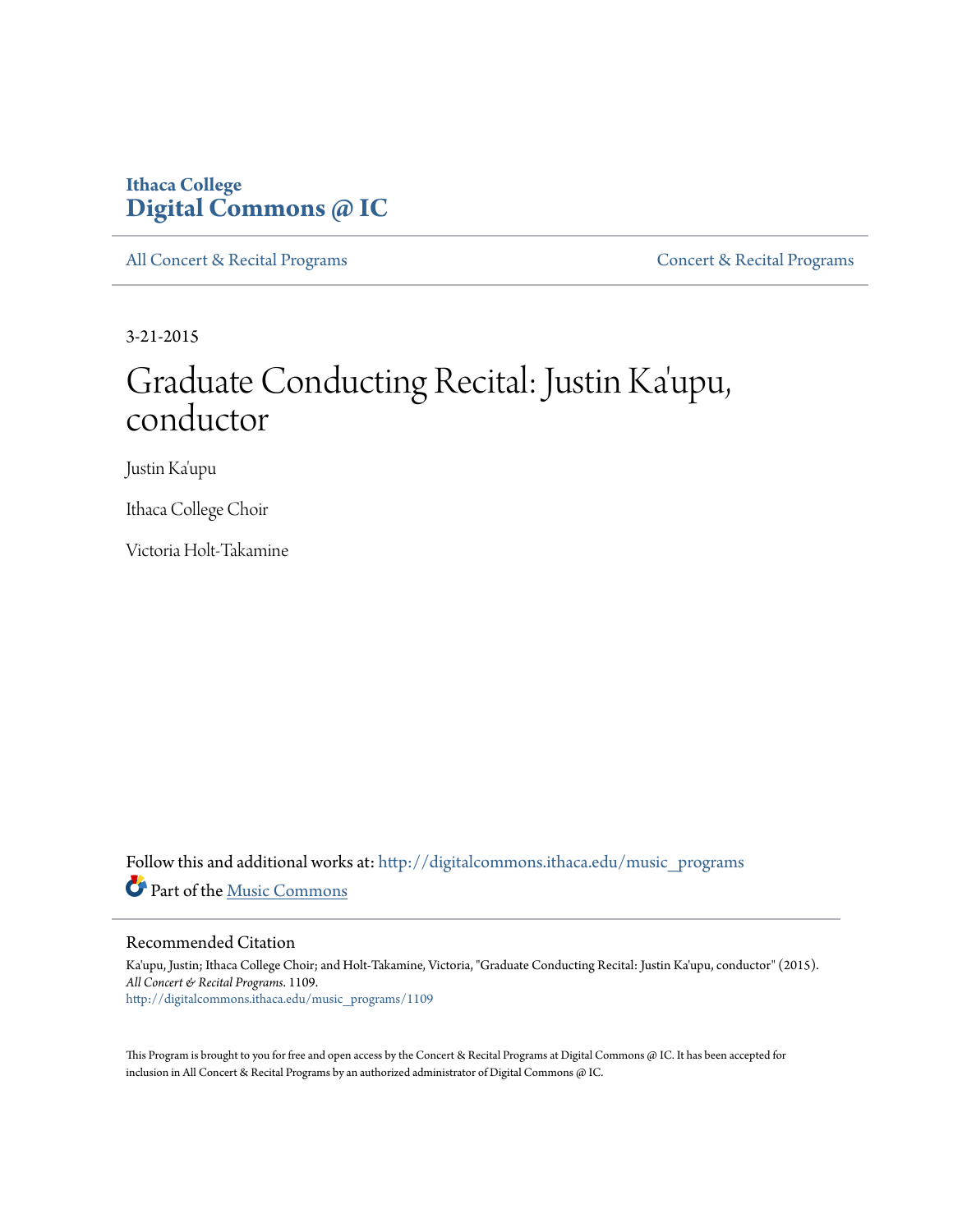# **Graduate Conducting Recital**

### **I ka wā mamua, ka wā mahope** *The Future is in the Past*

Justin Kaʻupu, Graduate Conductor Victoria Holt-Takamine, Kumu Hula

Ford Hall Saturday, March 21st, 2015 8:15 pm**THES JUMPLEY CRITER FOR LIVEIG Finnals**